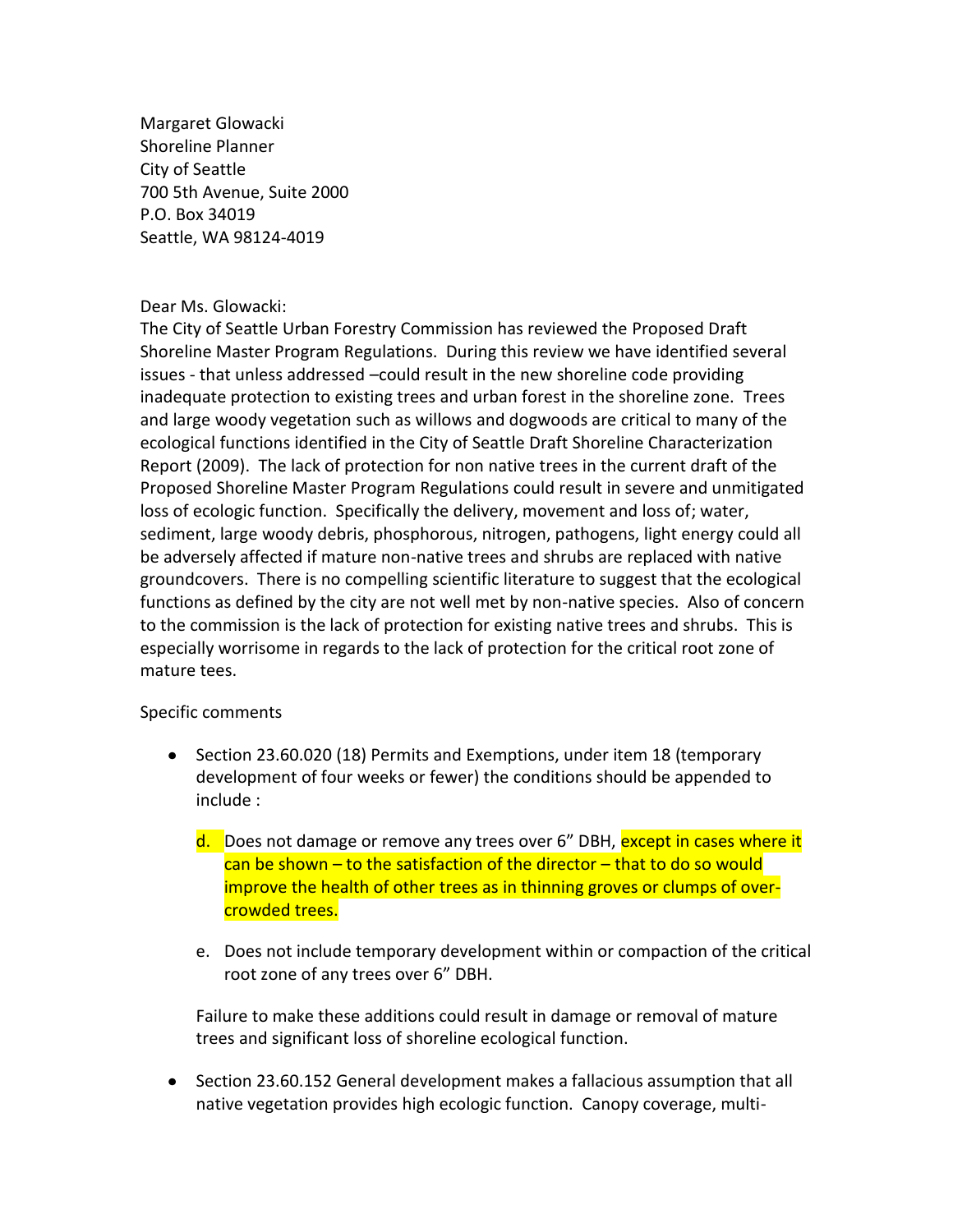Margaret Glowacki April 5, 2011 Page 2

> storied vegetation and species diversity are all important to ecologic function. We maintain that the standard for general development (23.60.152 (f) be updated to require native vegetation consisting of at least some trees, and shrubs in addition to ground cover and that disturbed soils be amended and decompacted to insure the success of plantings.

- Section 23.60.184 (D) Standards for fill should be appended with the following sentence: Fill shall not be placed in the critical root zone of any trees over 6" DBH, and work will not result in the compaction of soils in the critical root zone of any trees over 6" DBH. Failure to make this change could result in damage or death of mature trees and significant loss of shoreline ecological function.
- 23.60.190 (A) 4 Should include a more clear professional standard for the qualifications of persons preparing plans. The standard of training and expertise related to the type of ecological environment where the work will occur," is vague and lacks objective standards such as professional accreditation or state licensing requirements.
- $\bullet$  Section 23.60.190 (A) 5. This sub-section, taken in context with subsection 23.60.190 (A) 3 should be updated to codify that all woody vegetation is accurately shown on the plans submitted, and that the size, species and location of trees is clearly shown. This information must be presented in a way that it can be easily verified by DPD staff.
- Section 23.60.190 (C) 1 Should be changed to read: "Normal and routine pruning and maintenance that promotes the health and vigor of trees and shrubs is allowed without submitting an application:." Failure to do so could result in pruning intended to dramatically shorten the life and reduce the ecologic function of trees and shrubs in the shoreline zone.
- 23.60.190(D)1(c) should be changed from, "no native trees are removed," to, "no trees over 6" DBH are removed." Failure to make this change could result in the loss of canopy, mature trees, shade, nutrient input and large woody debris recruitment.
- Section 23.60.190(D)2 should similarly include a provision against the removal of any tree over 6" DBH. Failure to make this change could result in the loss of canopy, mature trees, shade, nutrient input and large woody debris recruitment.
- Section 23.60.190(E)1 (c) should be changed from, "no native trees are removed," to, "no trees over 6" DBH are removed." Furthermore it should be stated explicitly that 750 square feet is the total maximum area allowed in the entire shoreline zone in one year. Failure to make this change could result in the